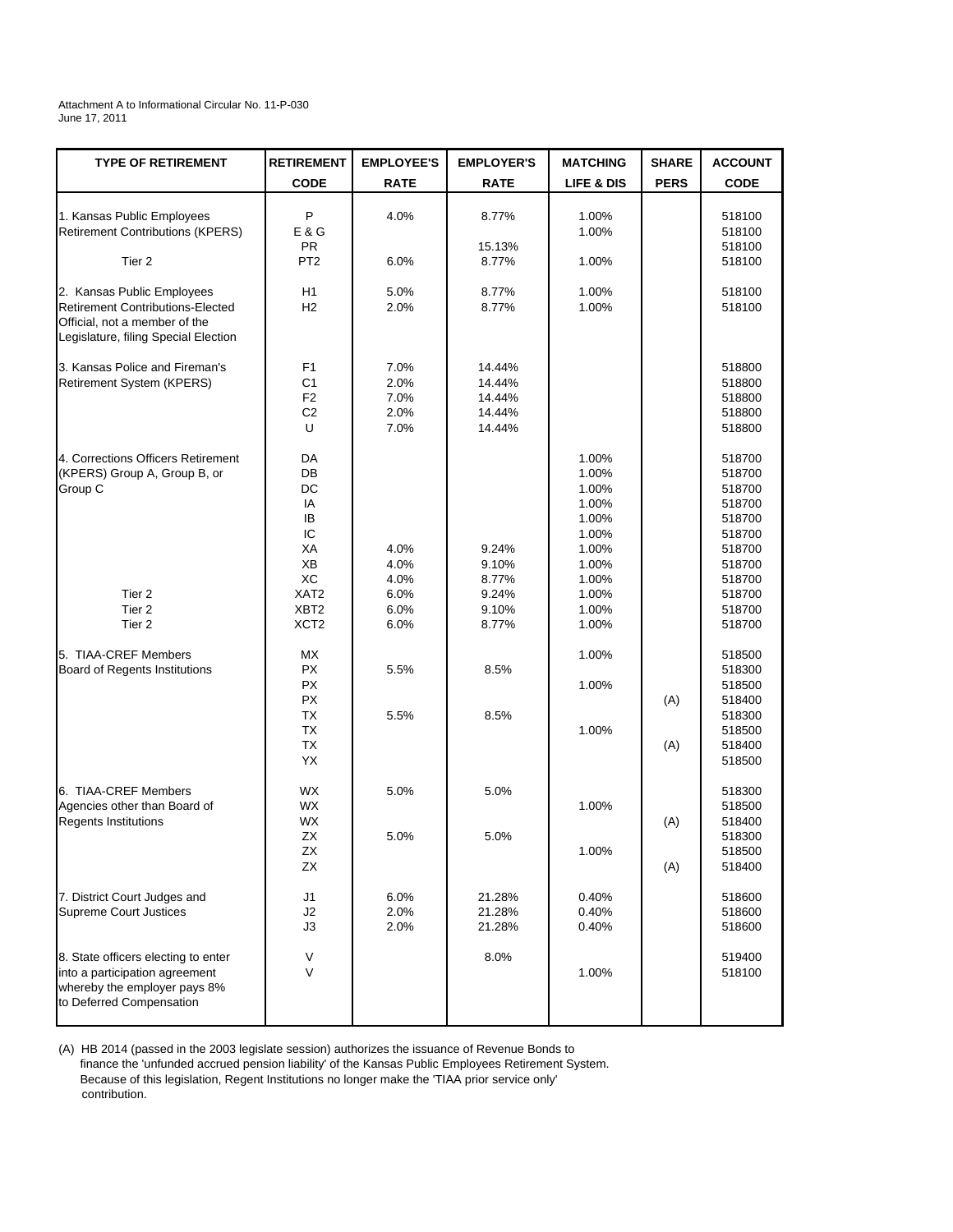Attachment B to Informational Circular No. 11-P-030 June 17, 2011

| <b>EMPLOYER PROVIDED BENEFIT</b>                                | <b>EMPLOYER'S RATE</b>                     | <b>ACCOUNT CODE</b> |
|-----------------------------------------------------------------|--------------------------------------------|---------------------|
| Unemployment Compensation                                       | 0.33%                                      | 519800              |
| State Leave Payment Reserve<br><b>Flexible Spending Account</b> | 0.54%<br>5.74%                             | 517600              |
| <b>Parking Compensation Reduction</b>                           | (of employee deduction<br>amount)<br>7.65% | 519900              |
|                                                                 | (of employee deduction<br>amount)          | 517800              |

| <b>GROUP HEALTH INSURANCE</b>                          | <b>EMPLOYER</b>     | <b>EMPLOYER</b> | <b>TOTAL</b> | <b>ACCOUNT CODE</b> |
|--------------------------------------------------------|---------------------|-----------------|--------------|---------------------|
| <b>SEMI-MONTHLY RATES</b>                              | <b>MEDICAL/DRUG</b> | <b>DENTAL</b>   |              |                     |
| <b>Full-Time Single Employee</b>                       | \$254.84            | \$16.28         | \$271.12     | 519500              |
| Part-Time Single Employee                              | \$203.95            | \$12.01         | \$215.96     | 519500              |
| Full-Time Employee, Dependent<br>Coverage*             | \$373.40            | \$23.20         | \$396.60     | 519500              |
| Part-Time Employee, Dependent<br>Coverage <sup>*</sup> | \$297.11            | \$18.07         | \$315.18     | 519500              |

\* Note that these amounts include the Single Employee rate plus the Dependent Coverage rate added together.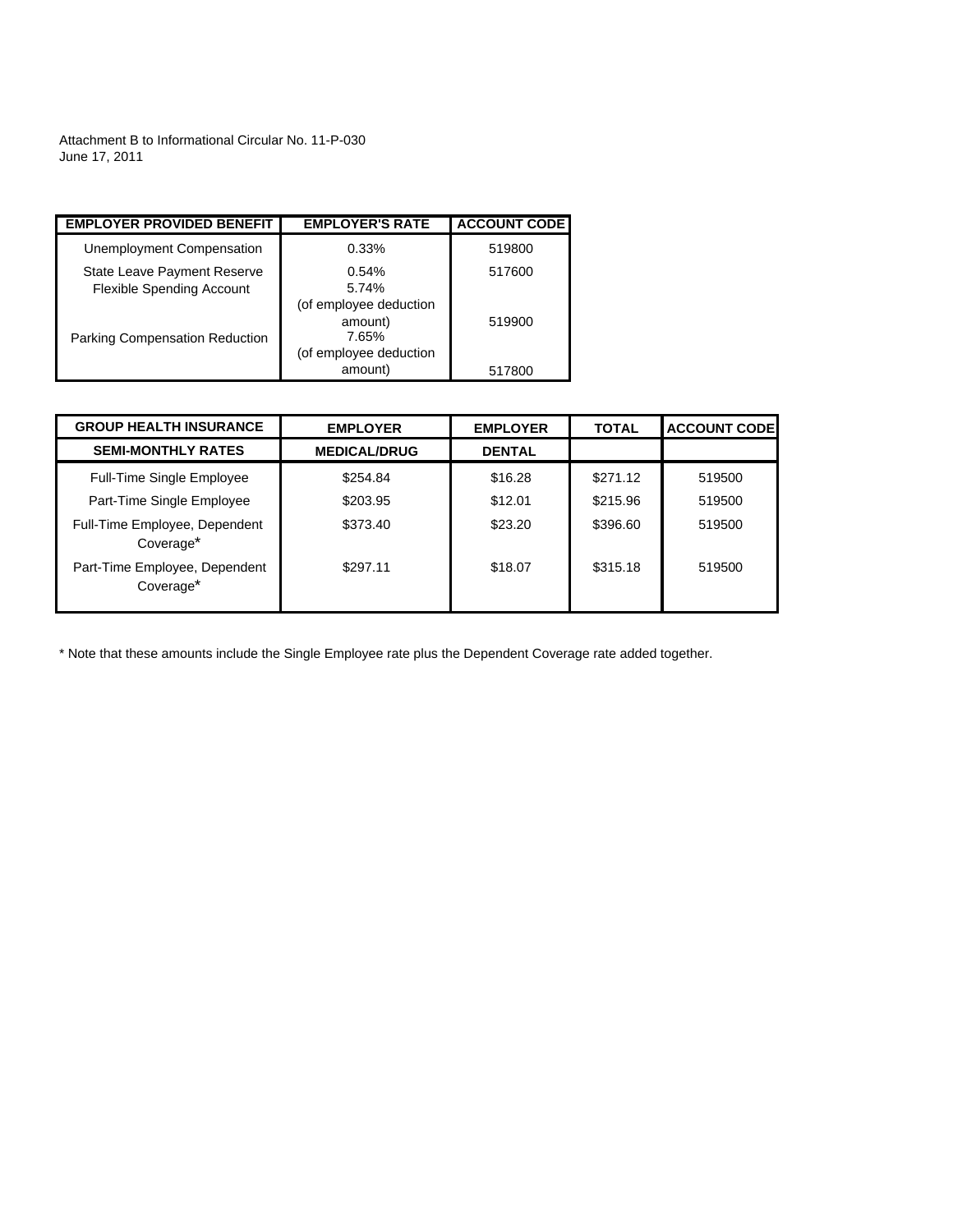## **Workers' Compensation Rates**

| <b>Agency</b> |                                             | FY 2012 | <b>Account</b> |
|---------------|---------------------------------------------|---------|----------------|
| <b>Number</b> | Agency                                      | Rate    | Code           |
| 016           | Abstractors' Bd of Examiners                | 1.675%  | 519700         |
| 028           | Board of Accountancy                        | 0.228%  | 519700         |
| 034           | <b>Adjutant General</b>                     | 2.305%  | 519700         |
| 039           | Department on Aging                         | 0.690%  | 519700         |
| 046           | Department of Agriculture                   | 0.391%  | 519700         |
| 058           | Human Rights Commission                     | 0.090%  | 519700         |
| 082           | <b>Attorney General</b>                     | 0.138%  | 519700         |
| 083           | Kansas Bureau of Investigation              | 0.448%  | 519700         |
| 094           | <b>Banking Depatment</b>                    | 0.090%  | 519700         |
| 100           | Board of Barbering                          | 0.301%  | 519700         |
| 102           | <b>Behavioral Sciences Regulatory Board</b> | 0.090%  | 519700         |
| 105           | Board of Healing Arts                       | 0.090%  | 519700         |
| 122           | <b>Citizens Utility Ratepayer Board</b>     | 0.090%  | 519700         |
| 143           | <b>Corporation Commission</b>               | 0.403%  | 519700         |
| 149           | <b>Board of Cosmetology</b>                 | 0.090%  | 519700         |
| 159           | Department of Credit Unions                 | 0.090%  | 519700         |
| 167           | <b>Dental Board</b>                         | 0.239%  | 519700         |
| 173           | Department of Administration                | 1.353%  | 519700         |
| 177           | <b>Ellsworth Correctional Facility</b>      | 2.784%  | 519700         |
| 178           | Office of Administrative Hearings           | 0.115%  | 519700         |
| 195           | El Dorado Correctional Facility             | 5.077%  | 519700         |
| 204           | Board of Mortuary Arts                      | 0.205%  | 519700         |
| 206           | <b>Emergency Medical Services Board</b>     | 0.090%  | 519700         |
| 234           | <b>State Fire Marshal</b>                   | 1.892%  | 519700         |
| 246           | Fort Hays State University                  | 0.891%  | 519700         |
| 247           | <b>Governmental Ethics Commission</b>       | 0.090%  | 519700         |
| 252           | Office of the Governor                      | 0.090%  | 519700         |
| 264           | Health & Environment                        | 0.366%  | 519700         |
| 266           | Hearing Instruments Board of Examiners      | 1.793%  | 519700         |
| 270           | <b>Health Care Stabilization</b>            | 0.090%  | 519700         |
| 276           | Department of Transportation                | 3.082%  | 519700         |
| 280           | <b>Highway Patrol</b>                       | 1.654%  | 519700         |
| 288           | <b>Historical Society</b>                   | 0.536%  | 519700         |
| 291           | Kansas Home Inspectors Registration Board   | 0.000%  | 519700         |
| 296           | Department of Labor                         | 0.653%  | 519700         |
| 300           | Department of Commerce                      | 0.768%  | 519700         |
| 313           | <b>Hutchinson Correctional Facility</b>     | 4.195%  | 519700         |
| 328           | Board of Indigents' Defense Services        | 0.352%  | 519700         |
| 331           | Insurance Dept                              | 0.498%  | 519700         |
| 349           | <b>Judicial Council</b>                     | 0.090%  | 519700         |
| 350           | Juvenile Justice Authority                  | 0.090%  | 519700         |
| 352           | Kansas Juvenile Correctional Complex        | 7.213%  | 519700         |
| 359           | Kansas Arts Commission                      | 0.090%  | 519700         |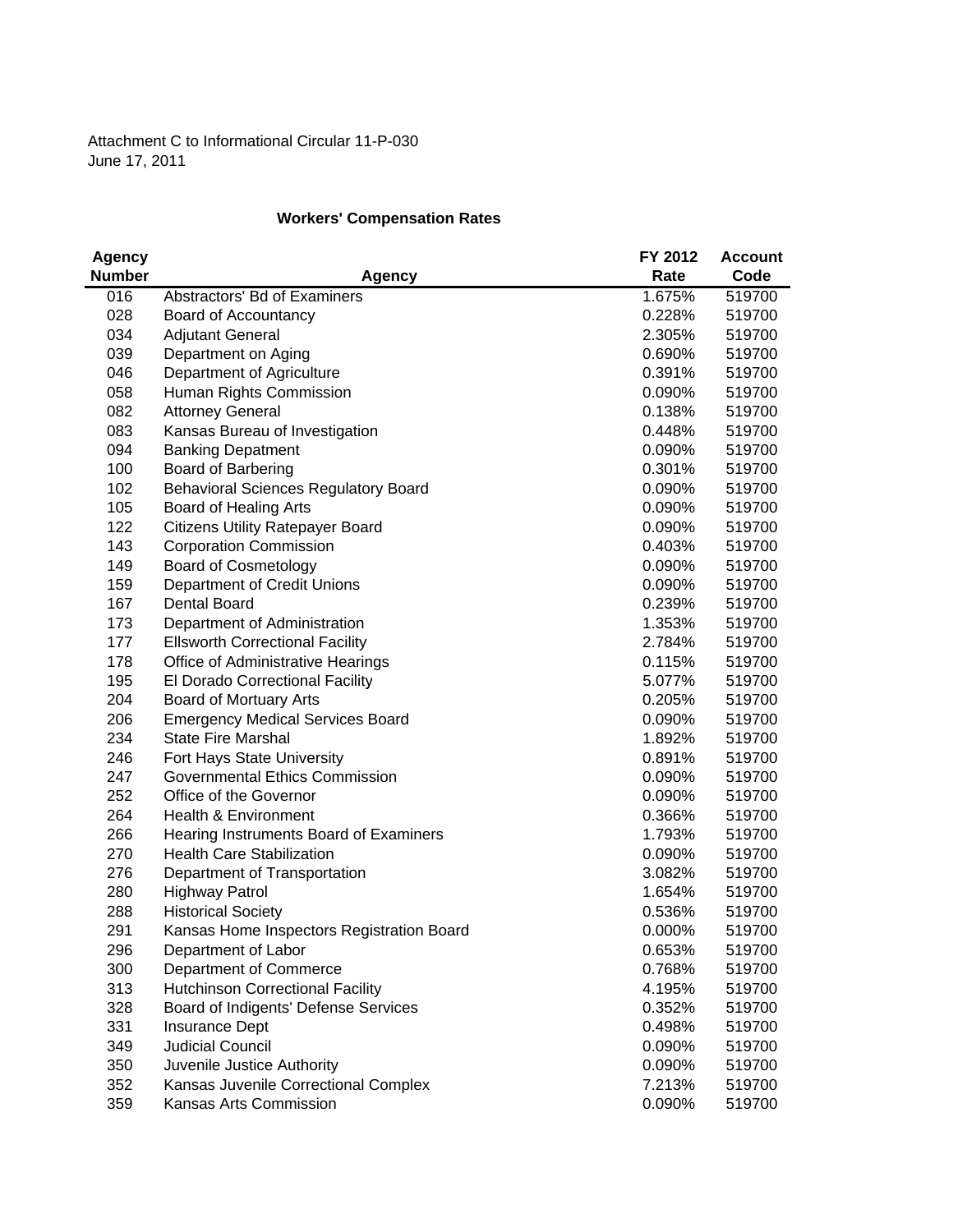| 363 | Kansas Neurological Institute                             | 5.546%    | 519700           |
|-----|-----------------------------------------------------------|-----------|------------------|
| 365 | Kansas Public Employees Retirement System                 | 0.116%    | 519700           |
| 367 | <b>Kansas State University</b>                            | 0.748%    | 519700           |
| 368 | Kansas State University - Veterinary Medical Center       | 0.748%    | 519700           |
| 369 | Kansas State University - ESARP                           | 0.748%    | 519700           |
| 373 | Kansas State Fair                                         | 1.038%    | 519700           |
| 379 | <b>Emporia State University</b>                           | 0.898%    | 519700           |
| 385 | <b>Pittsburg State University</b>                         | 0.648%    | 519700           |
| 400 | <b>Lansing Correctional Facility</b>                      | 6.329%    | 519700           |
| 408 | <b>Larned Correctional MH Facility</b>                    | 3.537%    | 519700           |
| 410 | <b>Larned State Hospital</b>                              | 4.722%    | 519700           |
| 412 | Larned Juvenile Correctional Facility                     | 5.602%    | 519700           |
| 422 | <b>Legislative Coordinating Council</b>                   | 0.090%    | 519700           |
| 425 | Legislative Research Department                           | 0.090%    | 519700           |
| 428 | Legislature                                               | 0.218%    | 519700           |
| 434 | <b>State Library</b>                                      | 0.090%    | 519700           |
| 446 | Lieutenant Governor                                       | 0.305%    | 519700           |
| 450 | Kansas Lottery                                            | 0.066%    | 519700           |
| 482 | Board of Nursing                                          | 0.090%    | 519700           |
| 488 | Board of Examiners in Optometry                           | 0.681%    | 519700           |
| 494 | Osawatomie State Hospital                                 | 7.247%    | 519700           |
| 507 | Parsons State Hospital and Training Center                | 3.551%    | 519700           |
| 521 | <b>Department of Corrections</b>                          | 1.796%    | 519700           |
| 522 | Dept of Corrections - Correctional Industries             | 1.796%    | 519700           |
| 529 | Kansas Commission on Peace Officers' Standards & Training | 0.104%    | 519700           |
| 531 | Board of Pharmacy                                         | 0.090%    | 519700           |
| 540 | Legislative Post Audit                                    | 0.090%    | 519700           |
| 543 | Real Estate Appraisal Board                               | 0.254%    | 519700           |
| 549 | <b>Real Estate Commission</b>                             | $0.090\%$ | 519700           |
| 553 | Racing and Gaming Commission                              | 1.171%    | 519700           |
| 555 | Rainbow Mental Health Facility                            | 8.531%    | 519700           |
| 561 | <b>Board of Regents</b>                                   | 0.090%    | 519700           |
| 562 | Court of Tax Appeals                                      | 0.090%    | 519700           |
| 565 | Department of Revenue                                     | 0.748%    | 519700           |
| 579 | <b>Revisor of Statutes</b>                                | 0.090%    | 519700           |
| 581 | <b>Norton Correctional Facility</b>                       | 4.046%    | 519700           |
| 604 | School for the Blind                                      | 1.625%    | 519700           |
| 610 | School for the Deaf                                       | 4.124%    |                  |
|     |                                                           |           | 519700           |
| 622 | Secretary of State<br><b>Securities Commissioner</b>      | 0.090%    | 519700           |
| 625 | Sentencing Commission                                     | 0.090%    | 519700<br>519700 |
| 626 |                                                           | 0.090%    |                  |
| 629 | Social and Rehabilitation Services                        | 0.571%    | 519700           |
| 652 | Department of Education                                   | 0.454%    | 519700           |
| 660 | <b>Topeka Correctional Facility</b>                       | 8.427%    | 519700           |
| 663 | <b>Board of Technical Professions</b>                     | 0.150%    | 519700           |
| 670 | <b>State Treasurer</b>                                    | 0.090%    | 519700           |
| 671 | Pooled Money Investment Board                             | 0.090%    | 519700           |
| 677 | <b>Judicial Branch</b>                                    | 0.455%    | 519700           |
| 682 | University of Kansas                                      | 0.583%    | 519700           |
| 683 | University of Kansas Medical Center                       | 0.464%    | 519700           |
| 694 | Commission on Veterans' Affairs                           | 8.084%    | 519700           |
| 700 | <b>Board of Veterinary Examiners</b>                      | 0.211%    | 519700           |